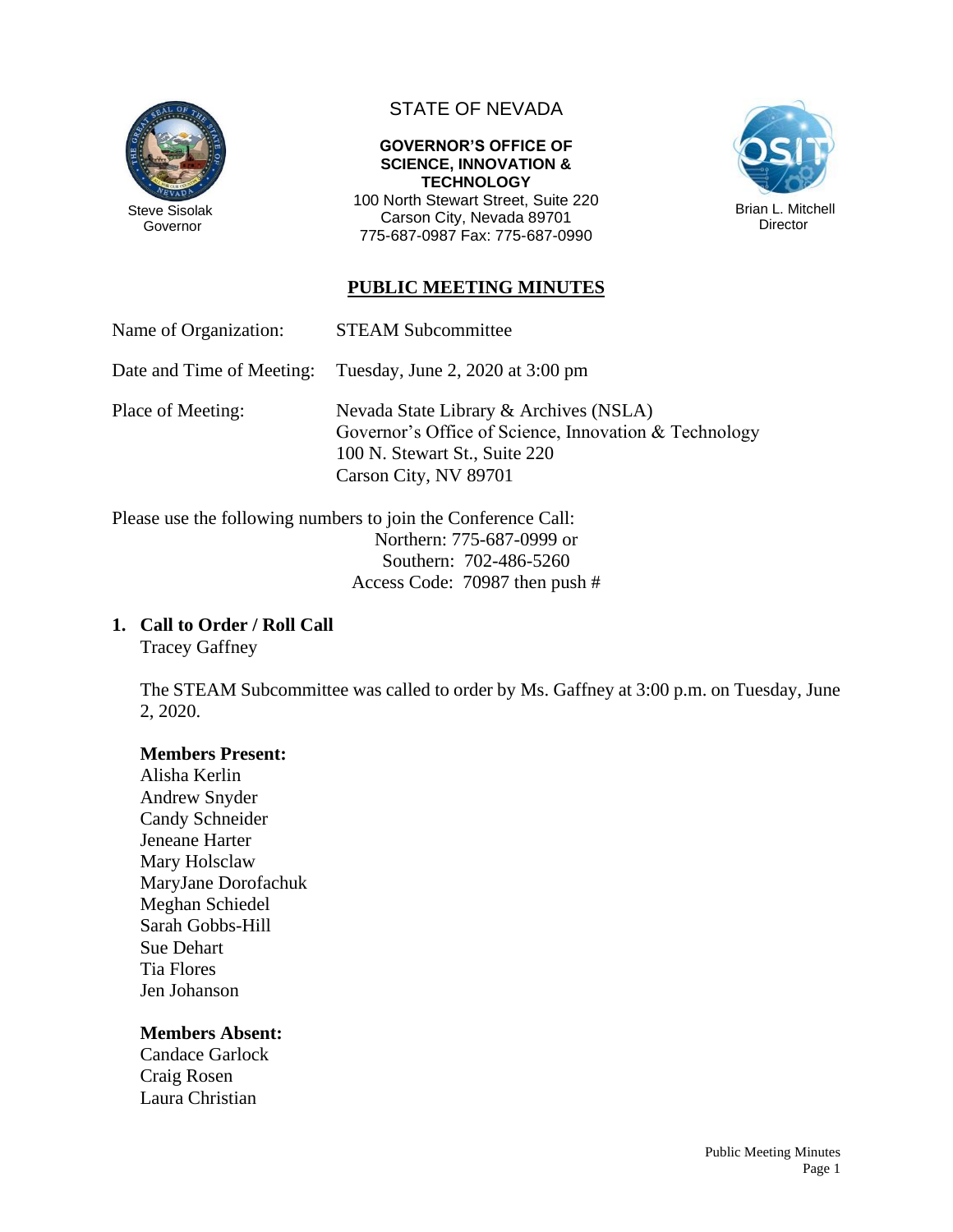**Staff Present:** Tracey Gaffney Brian Mitchell Debra Petrelli

**2. Public Comment** (No action may be taken upon a matter raised under public comment period unless the matter itself has been specifically included on an agenda as an action item.) Tracey Gaffney

There was no public comment.

### **3. Welcoming Remarks and Announcements** (For information only) Tracey Gaffney

Ms. Gaffney welcomed everyone to the meeting and said she would be conducting the meeting today. Mr. Mitchell announced that Marisa Cooper, former Chair of the STEAM Subcommittee, has left her position at the Nevada Museum of Art and has relocated out of state. He wished her well in her next endeavors. It was discussed that the person who took Ms. Cooper's place was Claire Munoz. Mr. Mitchell said he would contact Ms. Munoz to see if she has an interest in joining the subcommittee to represent the museum.

Mr. Mitchell said he has received several inquiries about OSIT's policy and procedure of replacing the chair position. He said OSIT has decided to reorganize all of the STEM Advisory Council's subcommittee's structures in their designation of a chairperson. He pointed out that in the past this position took on the responsibilities of running and organizing meetings, and deciding on agenda items for each meeting. He said he realizes that all members are busy and have jobs and responsibilities of their own. He added he is very proud of all of the subcommittees and the work they have done, but in going forward it would be more efficient and much easier if OSIT takes over the reigns of the subcommittee chairperson. He said those duties include organizing the work of getting a meeting started, creating an agenda, calendaring, posting, and keeping the work of the subcommittee going. He said this will also help in not having large gaps in meeting schedules and not allow for a lot of extra work for the subcommittee. He pointed out the importance of the subcommittee members and the importance of everyone's expertise and input into these meetings, without the added burden of extra work. He said Ms. Gaffney has agreed to take on that position and take charge of running the meetings to making sure they are in compliance with the Nevada Open Meeting Law. He added he believes this will be a good change to assist in meetings running smoothly. He said OSIT does not want to be the sole-drivers of the meeting agendas and welcomes suggestions from all members, either during a meeting or prior to the posting of an upcoming meeting, including topics that are of interest and would benefit the group in discussion.

Ms. Schneider commented that she actually welcomes this change because it will reflect the work of this subcommittee more as a collaboration as opposed to being attached to one organization's identity. Mr. Mitchell agreed and said that in the future OSIT would like for the subcommittee to reflect a statewide focus on improving STEAM for all. Ms. Gobbs-Hill also agreed and commented that in the past certain events focused on by the group were tied to certain organizations as opposed to other pieces that would have been more statewide. She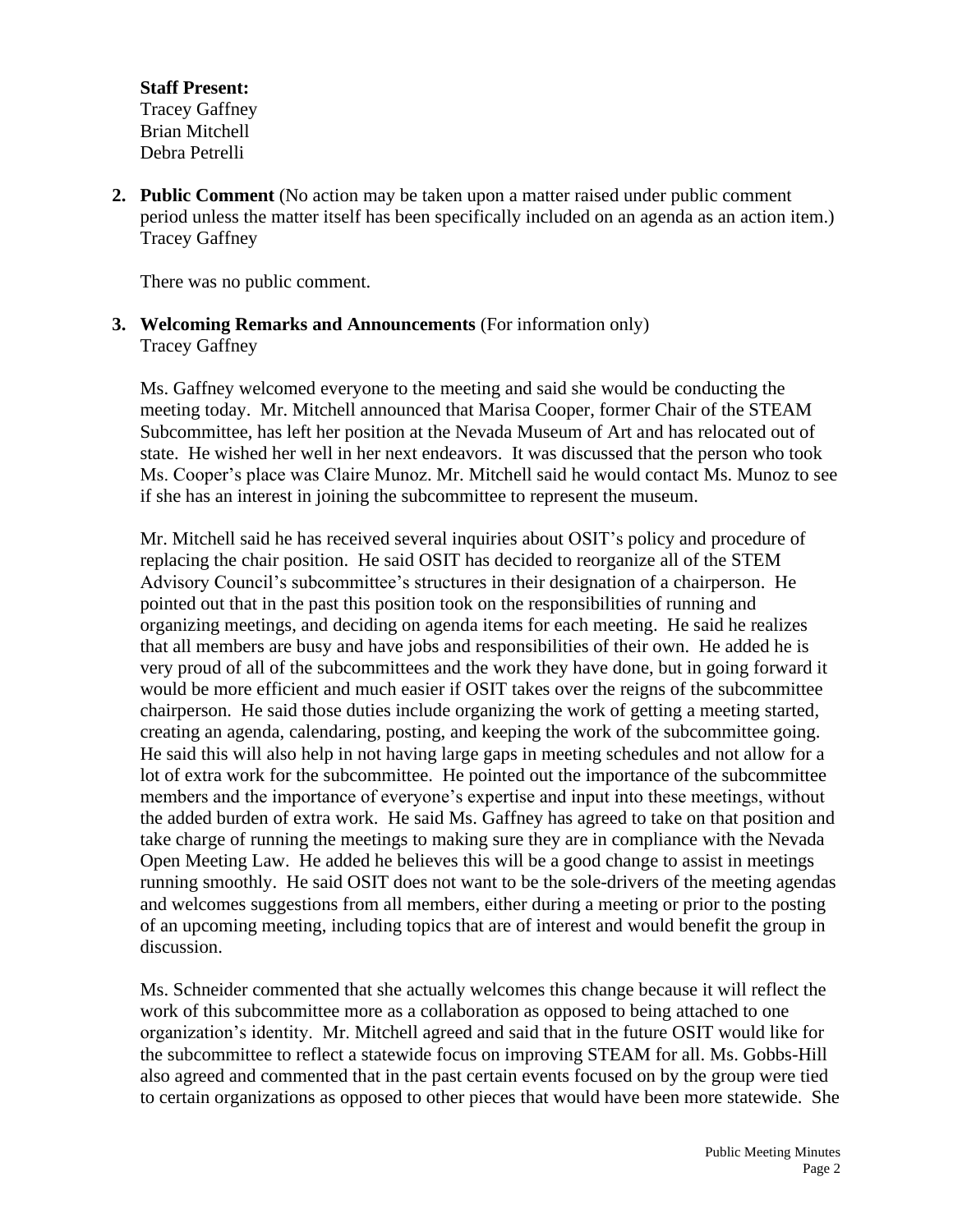asked how it will affect the annual STEAM Conference with the new organization and changes to the subcommittee. Mr. Mitchell replied that the STEAM Conference was perhaps more driven by the organizations that were lead sponsors and the subcommittee was more of a supporting organization. He said he believes the subcommittee could still supply advice and assist in raising awareness, and the subcommittee should provide support in whatever way it can for any organization doing good things in STEAM. He commented that Ms. Cooper and the Nevada Museum of Art did a wonderful job in bringing the STEAM Conference together and believes it greatly benefitted teachers across the state, and added he takes no credit for that.

Mr. Mitchell said in moving forward, OSIT will continue to rely on each member of the subcommittee and their expertise, and he would really like to see more things for the State in STEAM come out of this subcommittee. For example, he said the white paper, completed a couple of years ago, was a real benefit to STEAM in Nevada and certainly has been noticed by many national organizations. He said more of that type of work is needed to provide guidance and best practices, whether formal STEAM in the classroom or for professional development, as well as where the subcommittee feels there is value in providing support for STEAM activities within the state. He suggested that during the next few meetings they chart a course for different work in what STEAM is in Nevada and how to help move it forward over the next few years.

# **4. Approval of the Minutes from the January 31, 2020 STEAM Subcommittee Meeting**

(For possible action) Tracey Gaffney Brian Mitchell

Mr. Mitchell asked if there were any corrections or additions to the January 31, 2020 Minutes as written. None were made. Ms. Harter made a motion to approve the Minutes of January 31, 2020 as written. Ms. Holsclaw seconded the motion. The motion passed unanimously.

### **5. Discussion on the NV STEAM Conference 2020** (For possible action) Tracey Gaffney

Ms. Gaffney said this is the first meeting since the NV STEAM Conference in February 2020, and is very aware how much work everyone put into the conference and thanked everyone. She added that Mr. Rosen, who is unfortunately absent today, was prepared to report on the conference and asked whether any other member would like to share some comments. Ms. Schiedel commented that the Discovery Museum presented a workshop that proved to be extremely rewarding in working with teachers who participated in collaborative activities with lighting elements including "Design your own LED wearables" by way of tinkering and exploring tools and materials that are part science, part technology, but with a STEAM component. She said it was a very positive event. She added the space was ideal and the museum did an excellent job of supporting any needs they had. It was discussed that teachers unanimously enjoyed the conference and that it was inspiring to them and they looked forward to returning to it in upcoming years. Ms. Gaffney again thanked the subcommittee members that participated for all of their contributions to the event. She suggested they table this item until the next meeting in order to get Mr. Rosen's input from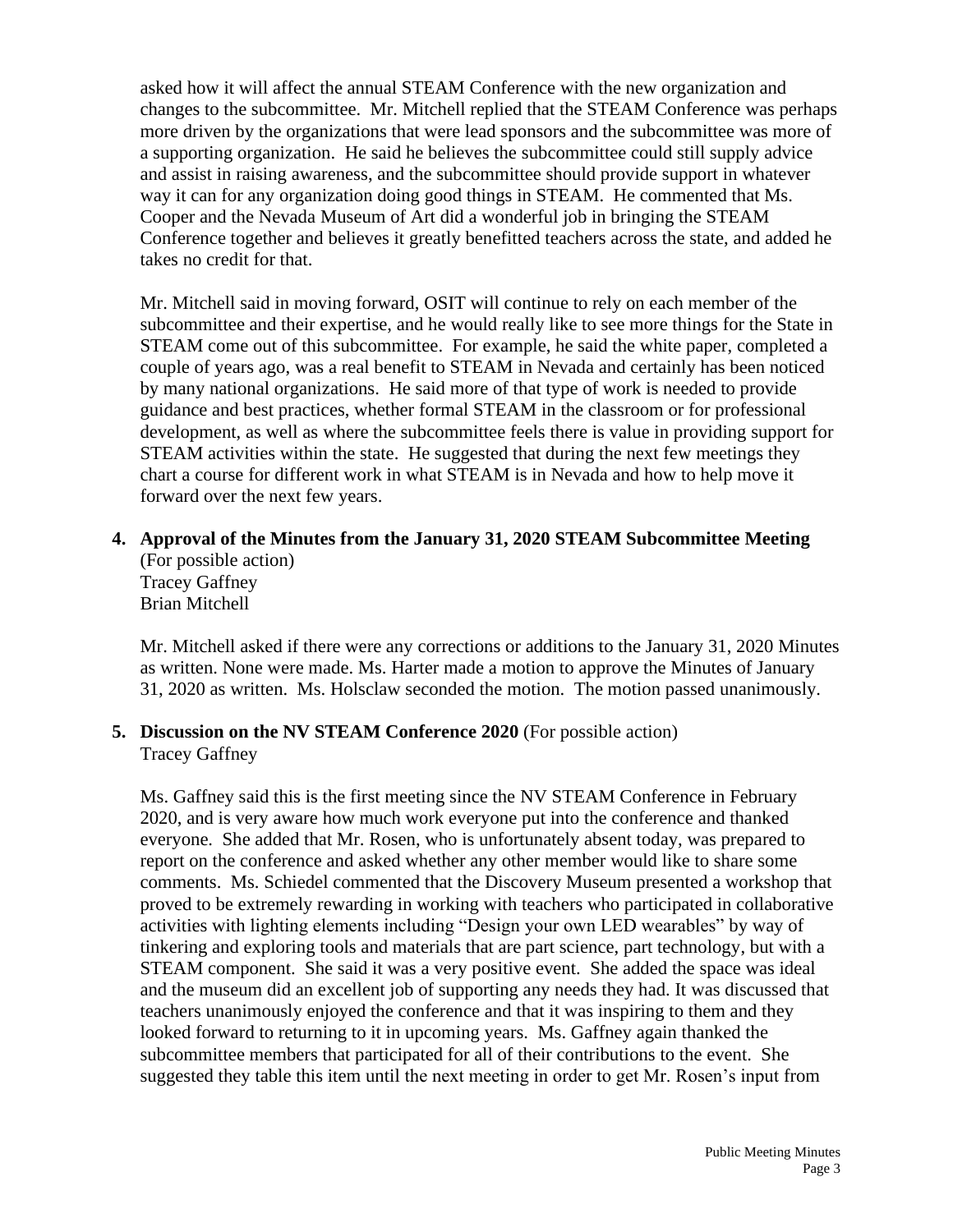his workshops, which were used as a platform to introduce a rubric to STEAM teachers and get their suggestions on developing a STEAM school designation.

## **6. Discussion on Developing STEAM Policy Recommendations for Nevada** (For possible action)

Tracey Gaffney

Ms. Gaffney pointed out that STEAM policy recommendations for Nevada have been discussed at previous meetings and said the idea is to build off of the subcommittee's white paper by adding specific practices or practical applications for STEAM education. She said this is a big project to tackle and believes, from past meetings, the group may not be sure where to start. She suggested tabling this item until next meeting.

Mr. Mitchell added that previously circulated, was a report from the Education Commission of the States (ECS), who works with the National Arts Council on arts initiatives and one of their initiatives was related to STEAM policy recommendations. He suggested this would be a good place for the subcommittee to start and proposed having a dedicated meeting once everyone has reviewed the report, to discuss it more in depth. He said there are two different tracks included in this report; 1) a big picture of policy recommendations including bodies like the legislature, State Board of Education, local district school boards, individual schools and informal educators around STEAM; and 2) what STEAM looks like in the classroom, including teacher or educator practices that could be recommended for both formal and informal classrooms to be endorsed by the STEM Advisory Council. He added, following that, the subcommittee could begin to advocate for those practices and get them implemented by the various audiences.

Ms. Dorofachuk commented that last October, the Nevada Arts Council (NAC) held an arts education stakeholders meeting for both northern and southern Nevada and an ECS consultant along with a data consultant attended to talk about developing an arts education plan for Nevada. She said she has read through the ECS report and pointed out it is very similar to many of the areas discussed by this subcommittee including access, collaboration, professional development, and funding. She said the STEAM component would most likely become a part of the report. She is looking for some direction, but believes if the subcommittee moves forward to work in this area, this initiative will most likely be pulled into that plan along with policy. Ms. Schneider commented that this subcommittee is going in many different directions and believes the group should be more inclusive of those areas mentioned.

Mr. Mitchell, addressing Ms. Dorofachuk, said it appears NAC is putting together a plan on the arts-side that might have a STEAM component to it. He said if somehow there is a plan of STEM and arts, being STEAM, it would be great if there is a joint endorsement of those portions of the plan related to STEAM, rather than having NAC and the STEM Advisory Council release competing guidance papers or policy with regards to STEAM education. He added he is all for collaboration and working together. Ms. Dorofachuk pointed out that after the initial NAC meeting, she was in the process of re-organizing by implementing smaller groups with the hope of taking the next year to develop this plan, however, COVID-19 hit and she is now looking for the best way to move forward. Ms. Flores, also at the NAC meeting, said she agrees with Ms. Dorofachuk, especially since she is able to pull resources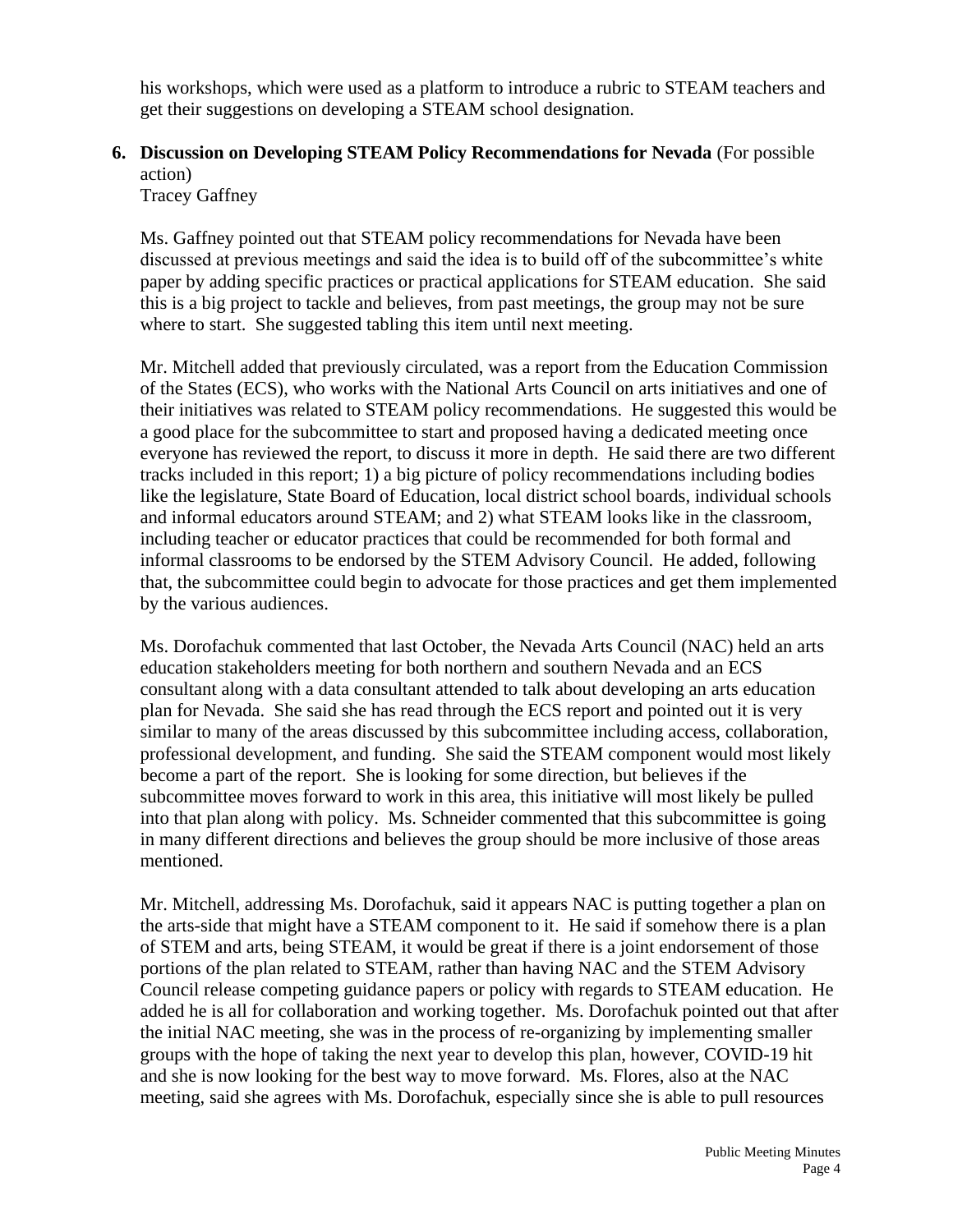and insight that other states are using and see how they are moving forward with policy that promotes access to the arts and integrates the arts into the STEM field. She said part of the conversation was realizing how hard it is to put something forward when you currently do not know what it looks like, or where the arts are being accessed throughout the state, or how they are being implemented with other core subjects. She said then moving forward, NAC discussed policy that would support access to the arts and integrating it into the STEM field. She added that it would be a cohesive move for this subcommittee and NAC to compare or parallel this work. She said it would give a bigger voice and an opportunity to look at what other states are doing and resources they might have. Ms. Dorofachuk said a portion of that meeting included a discussion on data collection from the Arts Education Data Project [\(https://www.artseddata.org/\)](https://www.artseddata.org/), and they are working with the State to develop a dashboard for more information. She said she met with the gentleman running that program, and the Department of Education who agreed to become a part of this. She added that COVID-19 has currently delayed the project. Ms. Gaffney asked if Ms. Dorofachuk could share the outcomes of those meetings with the subcommittee. Ms. Dorofachuk agreed.

Mr. Mitchell requested that Ms. Dorofachuk have a side conversation after the meeting with Ms. Gaffney and him to further discuss the progress and expected outcomes with this endeavor and present a glimpse or roadmap of progress at the next meeting to look at how these might be accomplished together. Mr. Mitchell said this will give a clearer picture of next steps for the subcommittee and what the role will be for this group versus other groups. He suggested all members of the subcommittee review the policy paper drafted by ECS to get familiar with their suggestions and then add, subtract or endorse. Ms. Dorofachuk agreed to recirculate the policy paper along with notes from that meeting to the subcommittee.

### **7. Discussion on a Designated STEAM School Program Similar to the Governor's Designated STEM School Program** (For possible action) Tracey Gaffney

Ms. Gaffney said a STEAM Designated School program, similar to OSIT's STEM Designated School program, has been considered by adding a STEAM attribute or category, which comes from the request of several of the schools OSIT has worked with. She said Mr. Rosen, who had taken the lead on this item, met with teachers and discussed what this attribute would look like, however with his absence today, this item will be tabled until the next meeting. She commented that the STEM School Designation just took place for this year, and the next round will come early in 2021.

Ms. Flores commented that Jen Johanson, a member of this subcommittee, is currently getting her Master's Degree in STEAM, and suggested she would be a great person to seek out some insight, as someone already working with schools and teachers in that field, and get some of the positive aspects of what that might look like, as well as some of the barriers she might have dealt with. Ms. Johanson responded she would really like to give the group some insight on this, but does not have anything prepared for today. She requested to present at the next meeting to give her some time to put information together from people around the school district in Washoe County, about things they see in the classroom as well. She said she has started collecting data and is actually working on her Doctorate in STEAM Education at UNR. Mr. Mitchell commented that it would be very interesting to have a parallel designation for STEAM that goes along with STEM. He said it is clear that some schools'